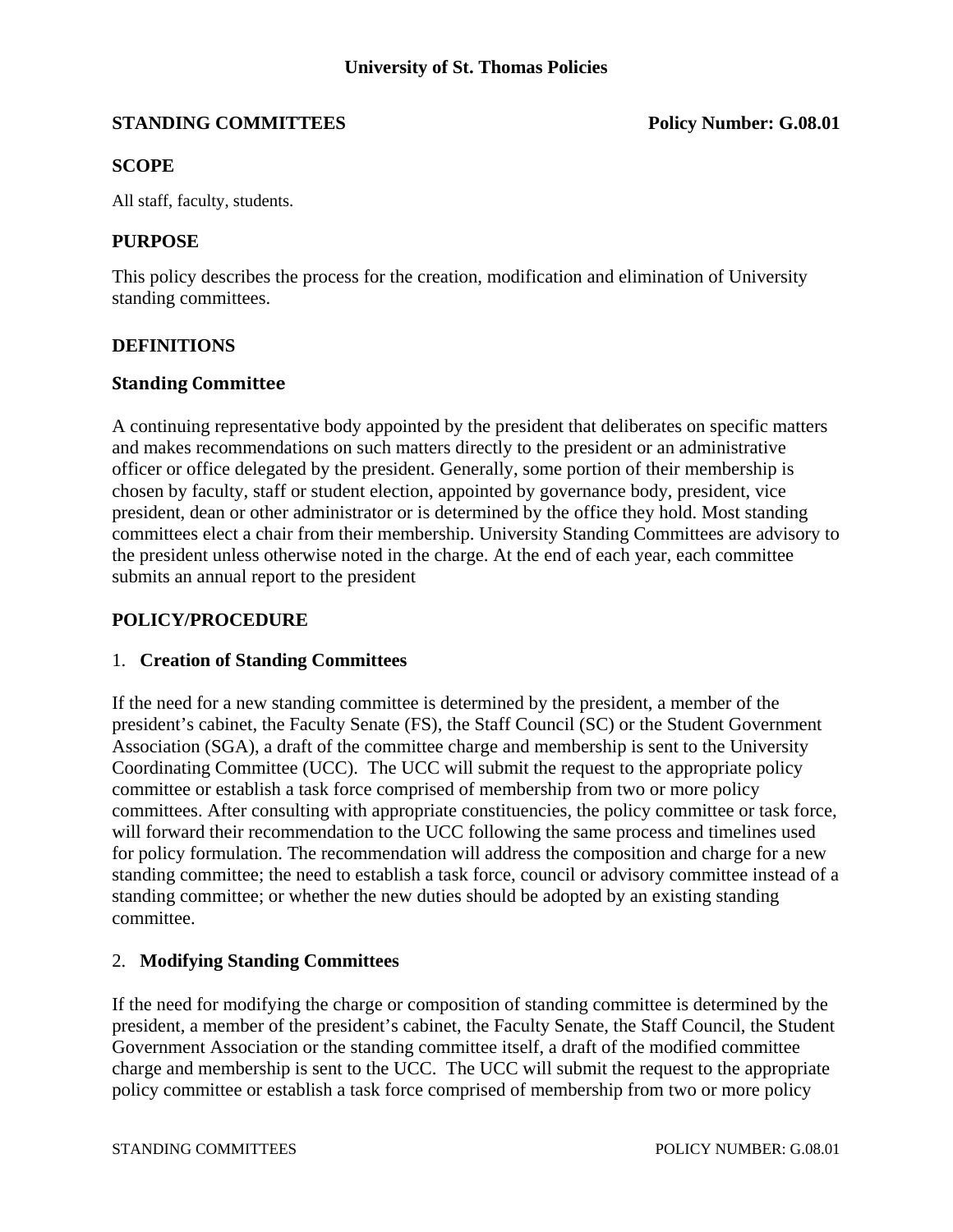# **University of St. Thomas Policies**

committees. After consulting with appropriate constituencies, the policy committee or task force, will forward their recommendation to the UCC following the same process and timelines used for policy formulation. The recommendation will address changing the composition and charge for the committee; the need to establish a task force, council or advisory committee instead of a modifying the standing committee; or whether that the new duties be adopted by a new standing committee.

#### 3. **Eliminating a Standing Committees**

If it is determined that a standing committee is no longer necessary, or that its duties could be better performed by another standing committee, a task force, council or advisory committee, the president, the president's cabinet, the Faculty Senate, the Staff Council, the Student Government Association or the committee itself submits a request to the UCC. The UCC will submit the request to the appropriate policy committee or establish a task force comprised of membership from two or more policy committees. After consulting with appropriate constituencies, the policy committee or task force, will forward their recommendation to the UCC following the same process and timelines used for policy formulation. The recommendation will address whether to retain the committee, eliminate the committee or whether its duties should be absorbed by another standing committee or delegated to a task force, council or advisory committee.

# **4. How Standing Committee Requests are Handled**

- A. Requests should be communicated electronically to the chair of the UCC within a week of official meetings of the SGA, FS or SC.
- B. The UCC shall assign requests to the appropriate policy committee within a week of committee determination.
- C. In its assignment to a policy committee, the UCC will state the request to be considered by the policy committee, and that it be and resolved by the committee within 45 days of receipt of the assignment. The committee must report to the UCC on its progress on a request within 30 days of assignment and can ask for more time for deliberation in that progress report. All communications in that regard shall be reported to the UCC and made available to the campus community on the Policy Portal.
- D. All actions and deliberations by a policy committee regarding a standing committee request presented for consideration, shall be recorded by the secretary of the committee as part of the historical record of the action and made available electronically to the UCC and made available to the campus community on the Policy Portal.
- E. After a policy committee drafts a response to the standing committee request, the policy committee will forward the proposed response to the UCC and made available to the campus community on the Policy Portal.